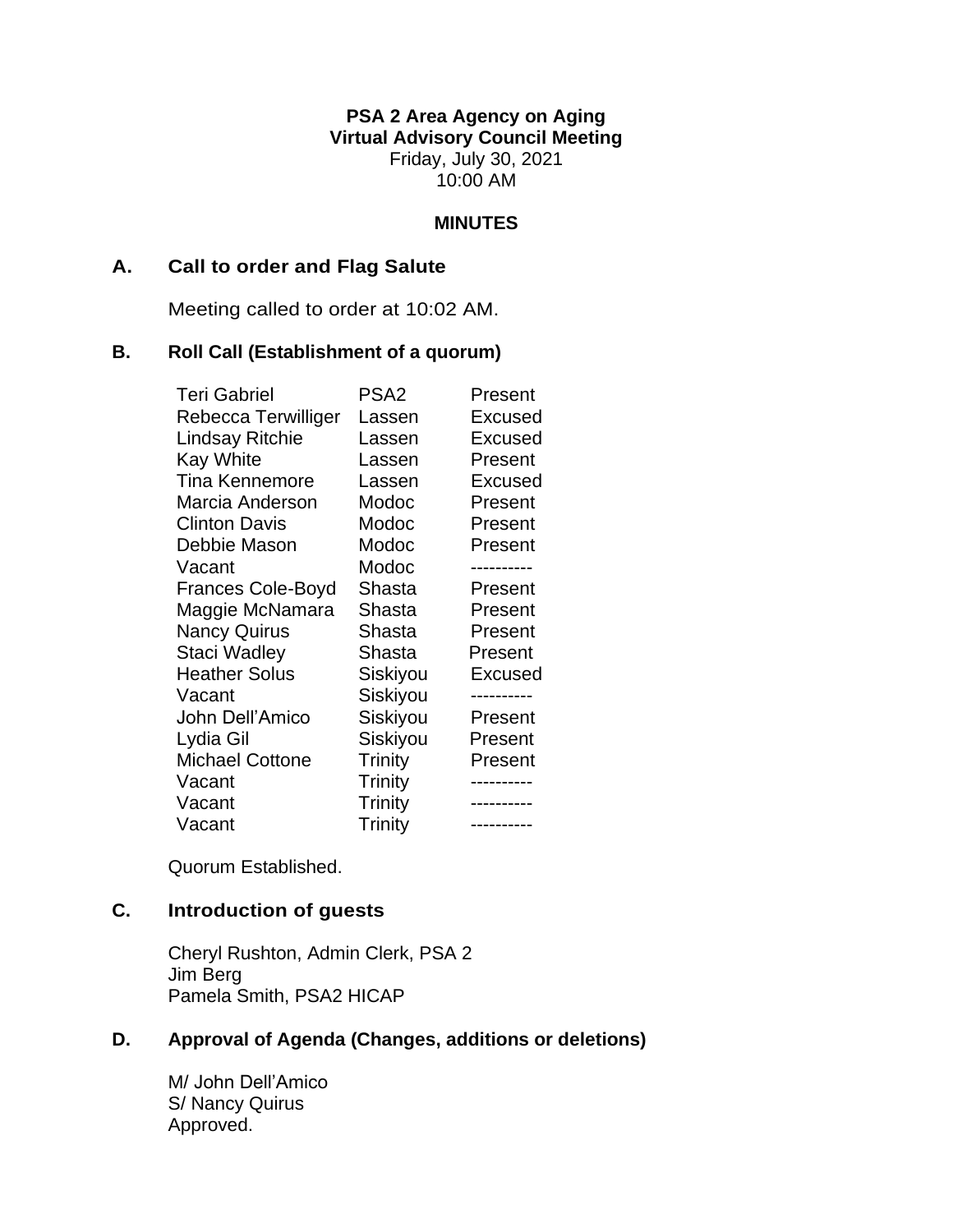# **E. Approval of Collaborative Meeting Minutes – June 21, 20201**

M/ John Dell'Amico S/ Frances Cole-Boyd Approved.

### **F. Open Session / Announcements**

(Opportunity to hear comments from the community and for announcements)

Frances Cole-Boyd – Thanks to Teri for sending the information about the virtual nutrition workshop.

Lydia – Want to remind everyone that the Tule Lake shindig is August 14th at Otis Roper Park in Tulelake. We will have a booth at the event, and will be handing out PSA2 and other pamphlets. Contact Klamath Lake Food Bank about setting up a receptacle for people to donate food for those who have been impacted by fires. Also contacting the human society for people to donate dog and cat food for those impacted by fires. I will send the flyer to Teri.

John Dell'Amico – I received a notice from Blue Cross/ Blue Shield. Dignity Health network is not approved for Blue Cross/Blue Shield. Hopefully we can get Dignity Health to resolve this.

Nancy Quirus – Siskiyou Community Food Bank of Yreka is in the process of considering distributing monthly Senior Brown Boxes to their participants in the far Northern areas of Siskiyou and the reservations. This should be in place by January. Parkinson's care presentation by Kim Hawkins in Redding. There is only one Parkinson's support group in PSA2.

# **G. Reports:**

# **Chairman's Report** – Clinton Davis

• Update on Advisory Council Activities

No report.

• Advisory Council Membership Report

Teri – I have circulated notices for the counties that have Advisory Council vacancies.

# **TACC Report** – Clinton Davis, Advisory Council Chairman

• Update on Recent TACC Activities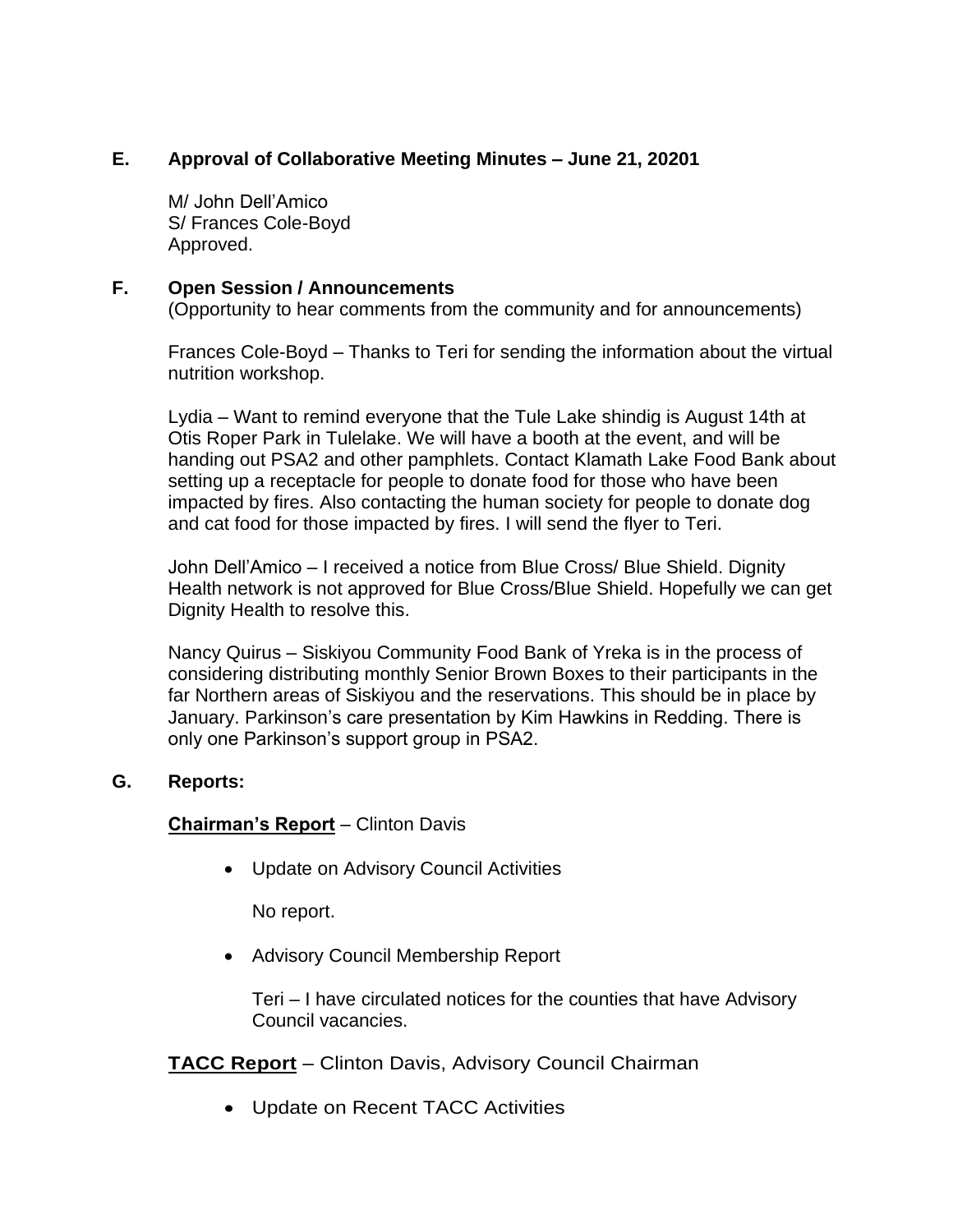Next executive meeting will be on August 9<sup>th</sup>. If you have any topics you want escalated, let Clinton know. One of the big topics is the implementation of the Master Plan for Aging.

Nevada will be requiring masks starting at midnight.

### **CSL Report**

If you know someone interested in being a CSL representative (Assemblymember or Senior Senator), please contact Teri and Clinton.

### **Nutrition Report** – Nancy Quirus

• Update on CalFresh Healthy Living Program

CalFresh indirect education was presented in Redding and virtually. This is an effective way to present information at a congregate site.

Possible expansion of senior meal service in Hyampom by Roderick Senior Center. Teri – They do have some nutrition services, but not PSA2 funded. Discussions are continuing. Pat Mortenson used to serve on the Advisory Council and now works with a volunteer group called Food for Folks. Getting groceries became difficult in the pandemic. CalFresh Healthy Living switched its priorities to identify local organizations and community groups who were working on food assistance. Weekly food assistance flyer are now distributed weekly. This allows for better referrals throughout the network of providers.

### **Mental Health Services Act (MHSA) Report**

• Update on Each County's MHSA Services Activities

No updates.

### **Ad Hoc Committee Reports**:

• Update from PSA2 Outreach Committee

Marcia – Attended a webinar about accessibility documents. The accessibility checkers in Word and pdf don't work with screen readers. The fix for that is to use line spacing. Good information about how to make your information accessible for persons with disabilities.

• Update from Food Access Committee

Clinton – Nancy mentioned that there are a lot of resources out there for food assistance. It is important to know about all of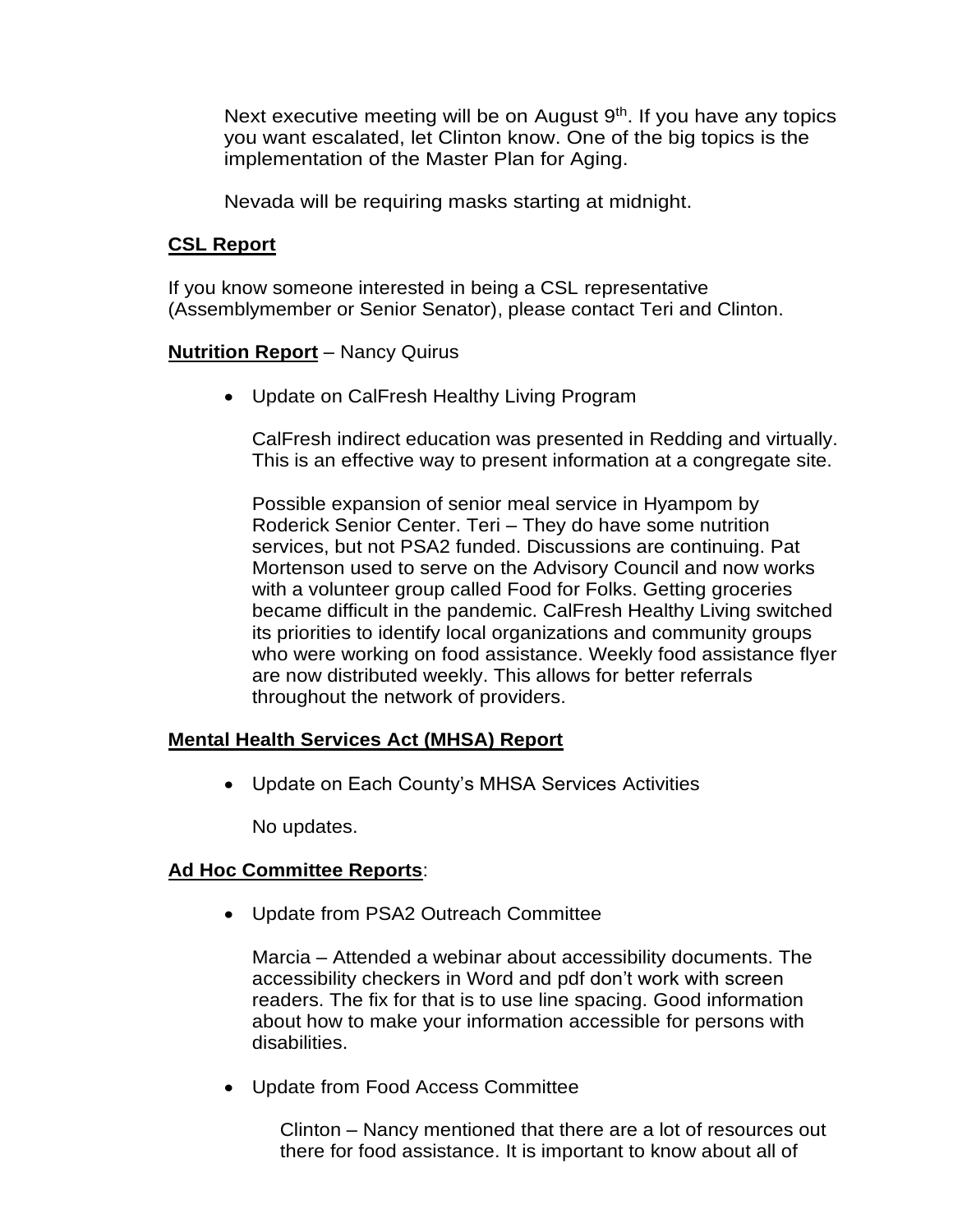them so that we can make people aware of them. Some people are coming around to accepting help.

Staci – It has been a busy year for food. We have been able to increase our food distribution from one million, to two million pounds three years ago, to five million pounds in the past year.

Nancy – It is a long process to seek out, identify, and get all of the information into a useable format. Center for Healthy Communities had as one of their priorities to pull together information about food resources. Everyone here has a CalFresh Registered Dietician assigned to their area. They already have a process in place to create these food resource flyers.

**Director's Report** – Teri Gabriel, Executive Director

• Update on Program Services Due to COVID-19 pandemic

Nutrition program services are not yet implementing reopening plans due to COVID-19 cases. Neither the programs nor the state are in a hurry to reopen given the ongoing pandemic.

C4A is working on a template for a reopening plan, which will go to CDA for approval before being distributed to the nutrition templates. This can be used by programs to help them create their own reopening plan.

PSA2 and HICAP offices have reopened.

• AAA COVID Vaccine FUNDS

Federal funding to expand information and access to vaccine. Must be spent by September 30<sup>th</sup>. We'll be working with the local Public Health department to support their efforts to get information out, particularly to older adults, as well as transportation resources.

• CDA Connections, Health, Aging, and Technology (CHAT) Tablet Project

The CHAT project – CDA working with AT&T to arrange for distribution of iPads. Funded with Family First, CARES, OAA funding. Focused on OAA participants to help address isolation and lack of information. We will work with CDA to distribute tablets. Focus on caregivers and the Bingocize program, which is struggling to reach folks who don't have access to tablets. There are 37 tablets assigned to PSA2. There are criteria and a survey process.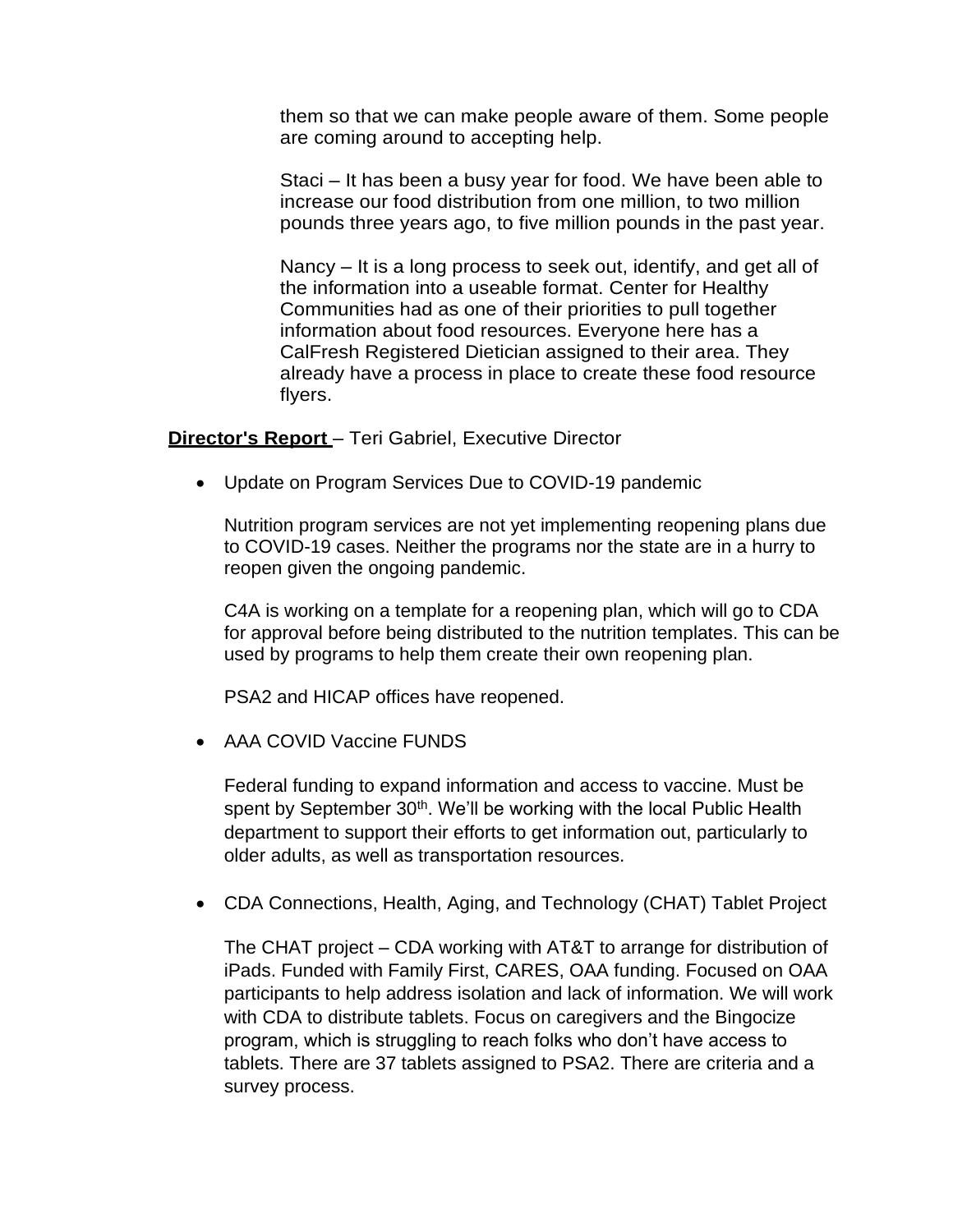• Update on Lassen County RFP Process

Process is underway. Notice went out earlier this month. Following the normal schedule of offering technical support. Deadline for application is September 3<sup>rd</sup>. Hoping to use the same RFP review committee members to review RFPs for Lassen.

• Update on Trinity County Nutrition Program Services Plan

Funding is still available. In the last two processes, no entities came forward. I have been working with other AAAs to see how to get nutrition services to the area. I have approached Trinity County Supervisors as well and they are interested in working with an outside source. Tried to recruit restaurants, but they are having their own challenges right now. We are now reaching outside the county to possible work with Dignity Health Connected Living to provide meals that could be distributed by local volunteers.

• CDA Aging Hub Initiative Webinar Recap

Teri sent information to the Advisory Council about this initiative to review the structure of AAAs and the CDA. Three scenarios – Status quo, rearrange some of the counties, or each county would have their own AAA/PSA. The webinar recording is available to view. Contact Teri for the link. There will be opportunities for input.

• Other Agency Activity / Community Education Events

We have been looking on ways to get more information out about our programs. We are able to do more by expanding staff, as well as doing more advertising. We have been in touch with PBS re HICAP and Ombudsman, and running ads for these programs. There is a PSA2 HICAP Program billboard on Hwy 97 South. Includes the 800# for the HICAP program. There are also bus stop ads. PBS is planning an Aging in Place series for Tuesdays at 7:30 – related to aging and older adults.

Pamela – Open enrollment is coming up. October  $15<sup>th</sup>$  through December 7<sup>th</sup> is Medicare's annual enrollment period for Medicare Drug Plans effective January 1, 2022. We will be doing advertising. We will have a position opening for a Volunteer Coordinator.

### **H. Discussion on Outcome of Advisory Council's Year-End Report to Executive Board**

Put on the agenda to discuss any proposed changes to the process. Is there anything we want to change regarding the Activity Report process, how we present to the Executive Board?